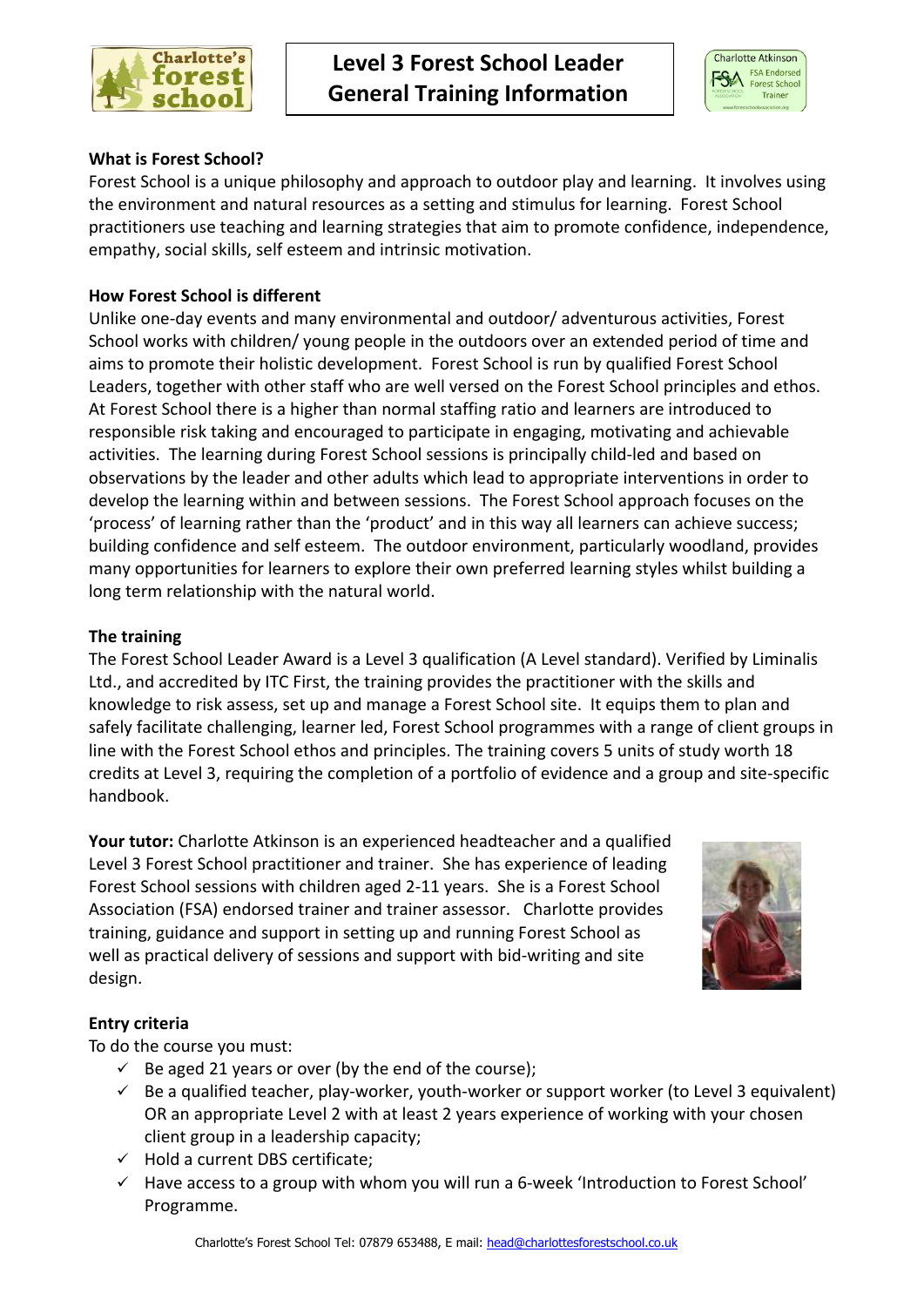### **Course Content**

The Forest School Leaders Award consists of 18 ITC credits contained in five units of study:

- **1. Forest School Programmes: Practical Skills –** This unit covers aspects of how to use the outdoor environment for learning and how to teach a range of practical woodland skills to others.
- **2. Forest School Programmes: The Woodland Environment -** Understanding the structure, diversity and management of a wooded area.
- **3. Forest School Programme: Learning and Development -** Looking at theories of learning and how to support holistic development. Discussing the importance of play and how to raise self-esteem in learners.
- **4. Forest School Programmes: Planning and Preparation -** Covering elements of the preparation needed to establish your own Forest School, including policies and procedures, risk and communication.
- **5. Forest School Programme: Delivery –** Aimed at delivering and evaluating Forest School sessions.

**Venue***:* a beautiful, privately owned woodland in the village of Wilby in Suffolk (IP21 5LT)

### **Estimated Course Commitment**

Part of the course involves identifying a suitable site, establishing and running 6 Forest School sessions. This includes creating a specific Forest School handbook for your site and group of learners. In addition to the taught element (approx. 96 hours), the course involves approximately 84 hours of self-directed learning. This includes research, practical assignments and a completion of course portfolio including written assignments, photographs and other evidence of your learning. The course takes approximately 10 months to complete.

#### **Teaching Methods**

During the face-to-face training days a variety of teaching methods are used including:

- Presentation with follow up discussion for many of the theoretical aspects of the course
- Instruction/ demonstration with opportunities to practice for many of the practical/ skills based elements of the course.

#### **Resources**

During the initial 6 days and 3 practical skills days we provide all the necessary tools and safety equipment for use by the learners. We ensure that they are appropriate and in good working condition. Learners need to come with a pair of safety boots, outdoor clothing (including waterproofs) and a camera (optional but recommended). We provide a journal, a course file and reference material or sources for all the theoretical topics covered that participants can refer to for their learning and written assignments. We also provide a library for learners to access during the face to face sessions.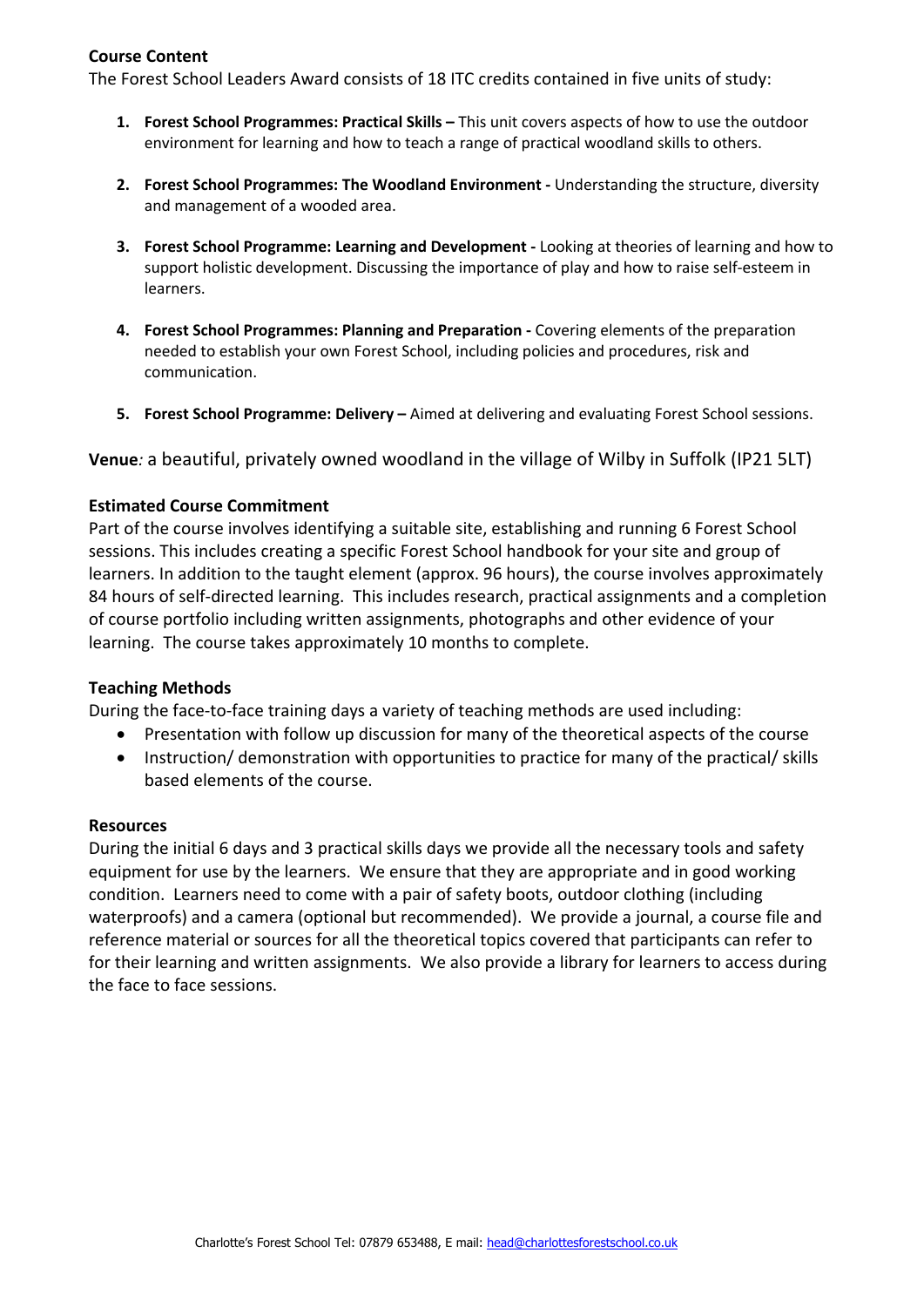### **Course Programme**

| The 6-day initial          | The initial element of the training comprises a combination of                                                                                | 10 <sup>th</sup> , 11 <sup>th</sup> , 17 <sup>th</sup> , |
|----------------------------|-----------------------------------------------------------------------------------------------------------------------------------------------|----------------------------------------------------------|
| training                   | practical and theory. Learners will need to come prepared for both                                                                            | 18 <sup>th</sup> , 24 <sup>th</sup> and 25 <sup>th</sup> |
|                            | indoor and outdoor learning every day and in all weathers. Each day                                                                           | May 2022                                                 |
|                            | will commence at 9am and finish at approximately 5pm.                                                                                         |                                                          |
| <b>Interim tasks</b>       | Learners will need to work on some introductory assignments,                                                                                  | <b>Before Practical</b>                                  |
|                            | practice their practical skills and consider where and when they will                                                                         | <b>Skills Assessment</b>                                 |
|                            | run their 'introduction to Forest School' programme and who with.                                                                             | Days                                                     |
| <b>The 3-day Practical</b> | Learners will be assessed on their practical and tool skills, as well as                                                                      | $11th - 13th$ July                                       |
| <b>Skills Assessment</b>   | their leadership and group-working skills. This element of the course                                                                         | 2022                                                     |
| <b>Days</b>                | will also include a personal tutorial session.                                                                                                |                                                          |
| <b>Outdoor First Aid</b>   | In order to qualify as a Level 3 Forest School Leader, learners will need                                                                     | 4 <sup>th</sup> and 5 <sup>th</sup> July                 |
| <b>Training</b>            | to hold a 2 day Outdoor/Forest School First Aid course which will                                                                             | 2022 (course                                             |
|                            | equip them with the skills and strategies needed to care for the                                                                              | available for                                            |
|                            | infants, children and adults involved both in indoor and outdoor                                                                              | students to                                              |
|                            | activities.                                                                                                                                   | attend)                                                  |
| <b>Handbook and</b>        | Learners will need to write/ update a set of policies and procedures                                                                          | Before start of                                          |
| initial session            | for running Forest School. They will need to plan their introductory                                                                          | introductory                                             |
| plans/RAs                  | session and produce relevant risk assessments for this.                                                                                       | programme/                                               |
|                            |                                                                                                                                               | tutorial                                                 |
| <b>Tutorial</b>            | A one-day group tutorial on coursework portfolio                                                                                              | Date to be                                               |
|                            |                                                                                                                                               | $arranged -$                                             |
|                            |                                                                                                                                               | autumn term                                              |
|                            |                                                                                                                                               | 2022                                                     |
| <b>Introduction to</b>     | Learners will need to plan and run a short Forest School Programme                                                                            | During autumn                                            |
| <b>Forest School</b>       | with a small group of approx. 8-16 children/young people in their own                                                                         | term 2022                                                |
| <b>Programme</b>           | setting. Each session needs to be a minimum of 2 hours in length and                                                                          |                                                          |
| (6 sessions min.)          | run with the same group of learners over consecutive weeks.                                                                                   |                                                          |
|                            | Learners need to be accompanied by at least one other adult (on site)<br>or two adults if they are leaving the grounds of the school/setting. |                                                          |
| The assessment of          | Learners will be observed delivering a session working with their                                                                             | To be arranged -                                         |
| <b>Forest School</b>       | chosen client group. Session plans, evaluations and risk-benefit                                                                              | during autumn                                            |
| delivery                   | assessments will be assessed at this point.                                                                                                   | term 2022.                                               |
|                            | Learners will need to complete a coursework portfolio for the five                                                                            | To be worked on                                          |
| Coursework                 | areas of learning: Learning and Development, Practical skills,                                                                                | throughout the                                           |
| <b>Portfolio</b>           | woodland environment, planning a Forest School programme and                                                                                  | training. Hand-in                                        |
|                            | delivery of a Forest School programme. The evidence comprises                                                                                 | of portfolios 10                                         |
|                            | written work, photographic evidence, practical demonstration and                                                                              | months after                                             |
|                            | assessments.                                                                                                                                  | start date: 10 <sup>th</sup>                             |
|                            |                                                                                                                                               | <b>March 2023</b>                                        |
| <b>New Forest School</b>   | An optional day for new Forest School Leaders (or those who have                                                                              | To be arranged -                                         |
| <b>Leader Skills</b>       | recently completed their training) to attend to practise and improve                                                                          | summer/autumn                                            |
| <b>Development Day</b>     | their practical skills for working with learners at Forest School.                                                                            | term 2023.                                               |